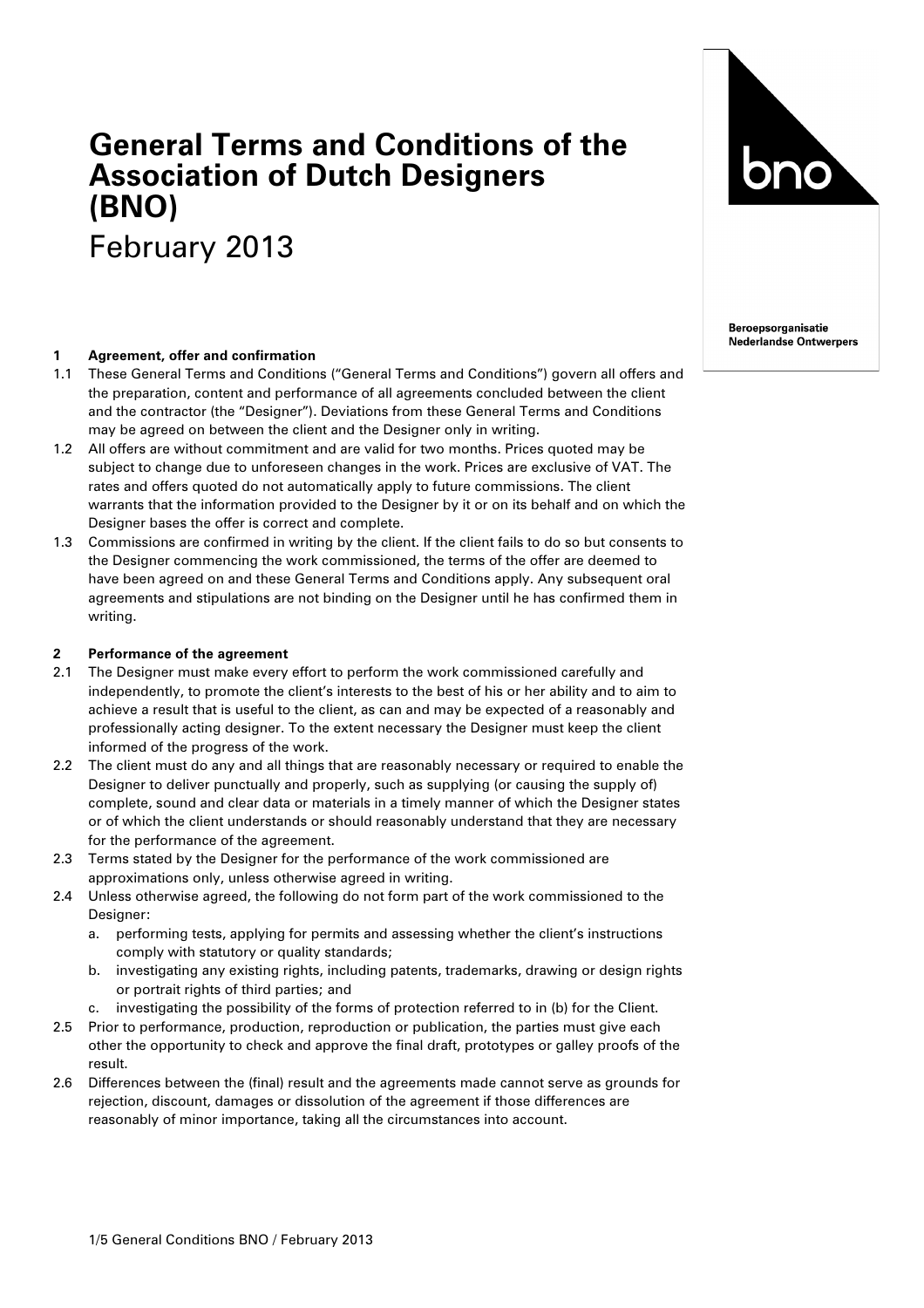2.7 Any complaints must be filed with the Designer in writing at the earliest possible time but no later than ten business days after completion of the work commissioned, failing which the client is deemed to have accepted the result of the work commissioned in its entirety.

### **3 Engagement of third parties**

- 3.1 Unless otherwise agreed, instructions to third parties in the context of the performance of the work commissioned are given by or on behalf of the client. At the client's request the Designer may act as an agent for the client's account and risk. The parties may agree on a fee for such agency.
- 3.2 If the Designer provides an estimate of third-party costs at the client's request, that estimate is an approximation only. If required, the Designer may apply for quotations at third parties on the client's behalf.
- 3.3 If the Designer procures goods or services from third parties in the performance of the work commissioned, for the Designer's own account and risk and on the basis of an express agreement, whereby those goods or services are passed on to the client, these general conditions of and/or any separate agreements made with that supplier with regard to warranties and liability also apply to the client.
- 3.4 If the Designer gives commissions or instructions to production companies or other third parties in the client's name or otherwise, the client will confirm in writing at the Designer's request the approval referred to in Article 2.5 of these General Terms and Conditions.
- 3.5 The client may not engage any third parties without consultation with the Designer if that may influence the performance of the work commissioned as agreed on with the Designer. The Parties will consult, if necessary, as to which other contractors will be engaged and which work will be assigned to them.
- 3.6 The Designer is not liable for any errors or defects of products or services of third parties engaged by or on behalf of the client, irrespective of whether they have been introduced by the Designer. The client itself must hold those parties accountable. The Designer may assist in that regard if necessary.

### **4 Intellectual and other property rights**

- 4.1 All intellectual property rights arising from the work commissioned including patents, trademarks, drawing or design rights and copyrights – in respect of the results of the work commissioned are vested in the Designer. Insofar as any of such rights can be acquired only by means of an application or registration, the Designer will have the sole and exclusive power to effect that application or registration, unless otherwise agreed.
- 4.2 The parties may agree that the rights referred to in paragraph 1 are transferred in whole or in part to the client. Such transfer and the conditions, if any, on which the transfer takes place must always be recorded in writing. Until the moment of transfer, a right of use is granted as regulated in Article 5 of these General Terms and Conditions.
- 4.3 The Designer is entitled at any time to imprint his name on or in, or to remove it from, the result of the work commissioned (or publicity related thereto) or to have his name imprinted on or in, or removed from, the result of the work commissioned, in a manner that is customary for that result. Without the Designer's prior consent the client may not publish or reproduce the result without identifying the Designer by name.
- 4.4 Unless otherwise agreed, the (original) results (such as designs, design sketches, drafts, advice, reports, budgets, estimates, specifications, design drawings, illustrations, photographs, prototypes, scale models, templates, prototypes, products and partial products, films audio and video or other presentations, source codes and other materials or (electronic) data files etc.) made by the Designer as part of the work commissioned remain the Designer's property, irrespective of whether they have been made available to the client or to third parties.
- 4.5 On completion of the work commissioned, neither the client nor the Designer will be under any custodian duty in respect of any of the materials and data used, unless otherwise agreed.

### **5 Use of the result**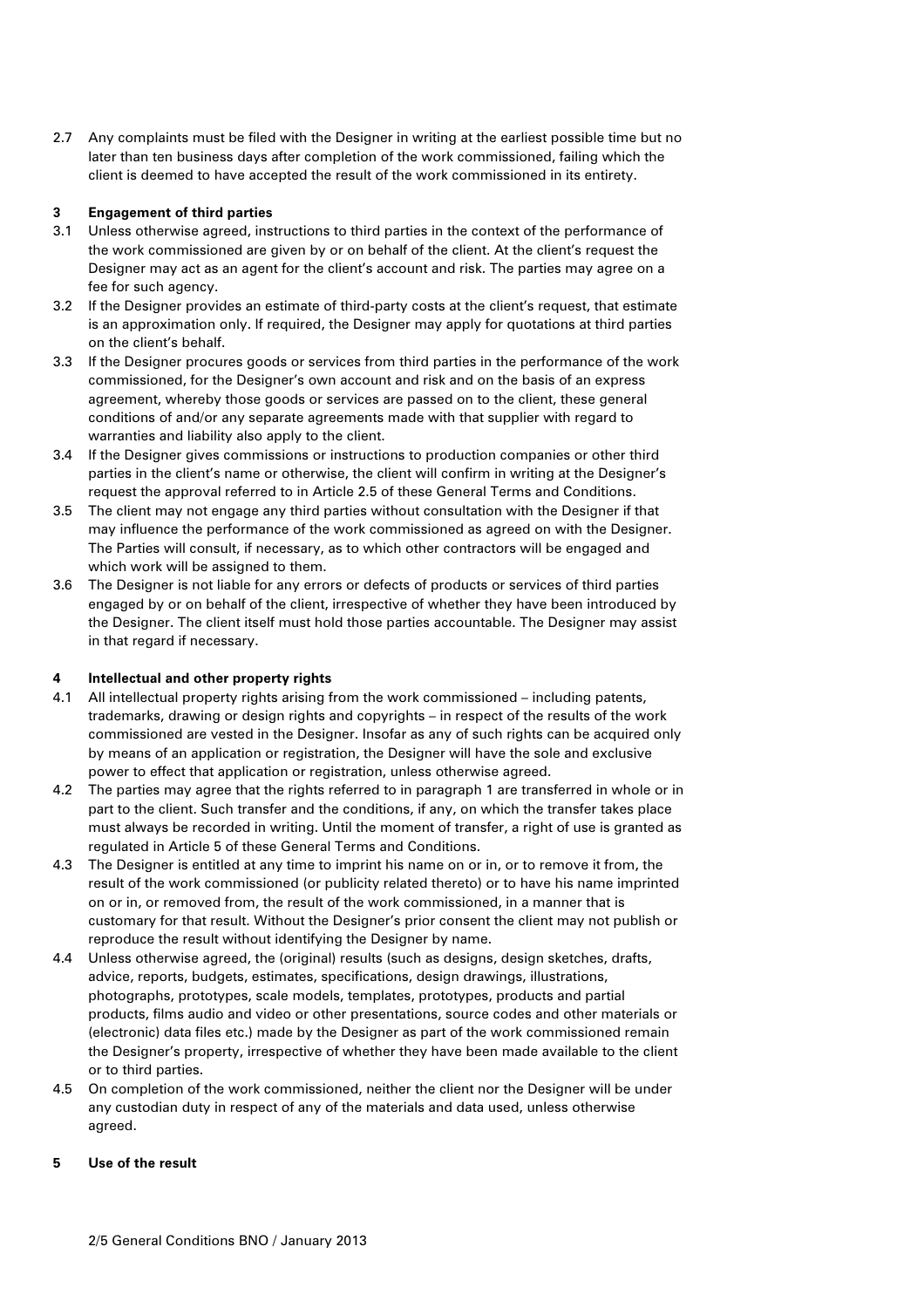- 5.1 Once the client has fulfilled all his obligations under the agreement with the Designer, he acquires the right to use the result of the work commissioned in accordance with the agreed purpose. If no such specific purpose has been agreed on, the right of use is limited to that use of the design for which the commission was (manifestly) given. The right of use is exclusive, unless otherwise apparent from the nature of the agreement or otherwise agreed.
- 5.2 If the result also relates to works that are subject to third-party rights, the parties will make additional agreements on how the use of those works will be regulated.
- 5.3 Without the Designer's prior written consent, the client is not entitled to change the result of the work commissioned, or to use or reuse it in a broader or different manner than agreed, or to allow third parties to do so. The Designer may make that consent subject to conditions, including payment of a reasonable fee.
- 5.4 In the event of broader or different use on which no agreement was reached, including any modification, mutilation or infringement on the provisional or final result, the Designer is entitled to compensation on the grounds of infringement of his/her rights of at least three times the agreed fee, or a fee that is reasonably proportional to the infringement committed, without losing any other rights.
- 5.5 The client is not (or no longer) permitted to use the results made available, and any right of use granted to the client in the context of the work commissioned will lapse, unless the consequences conflict with the rules of reasonableness and fairness:
	- a. the moment that the client fails to perform or to fully perform his payment or other obligations under the agreement, or is otherwise in default;
	- b. if the work commissioned is terminated prematurely for the reasons referred to in Article 8.1 of these General Terms and Conditions; or
	- c. if the client is declared bankrupt, unless the rights in question have been transferred to the client in accordance with paragraph 2.
- 5.6 With due observance of the client's interests, the Designer may use the results at his discretion for his own publicity, to secure commissions, for promotional purposes, including competitions and exhibitions, etc., and to obtain them on loan, if physical results are involved.

### **6 Fees and additional costs**

- 6.1 The Designer is entitled to a fee for the performance of the work commissioned. That fee may consist of an hourly rate, a consultancy fee, a fixed amount, whether or not related to the project sum, or any other fee agreed on between the parties.
- 6.2 In addition to payment of the agreed fee, the Designer is entitled to reimbursement of any costs incurred by him in the performance of the work commissioned, such as administrative overheads, travel and accommodation expenses, costs of prints, copies, (galley) proofs and prototypes, and costs of third parties related to advice, production, supervision, etc. Those costs must be itemised beforehand to the extent possible, unless a mark-up percentage is agreed on.
- 6.3 If the Designer is required to perform more or other work due to late delivery or non-delivery of complete, sound and clear information and/or materials, any change or error in instructions or briefings, or any external circumstances, such additional work is charged separately on the basis of the Designer's usual fees. The Designer will then inform the client accordingly beforehand, unless that is impossible due to circumstances or the nature of the work does not allow any delay.
- 6.4 If the performance of the work commissioned is delayed or interrupted due to circumstances beyond the Designer's control, the costs involved, if any, are payable by the client. The Designer must attempt to limit those costs to the extent possible.

### **7 Payment and suspension**

- 7.1 All payments must be made without any deduction, set-off or suspension within 30 days of the invoice date, unless otherwise agreed in writing or stated in the invoice.
- 7.2 All goods delivered to the client remain the Designer's property until all the amounts that the client owes the Designer under the agreement concluded between the parties have been paid to the Designer.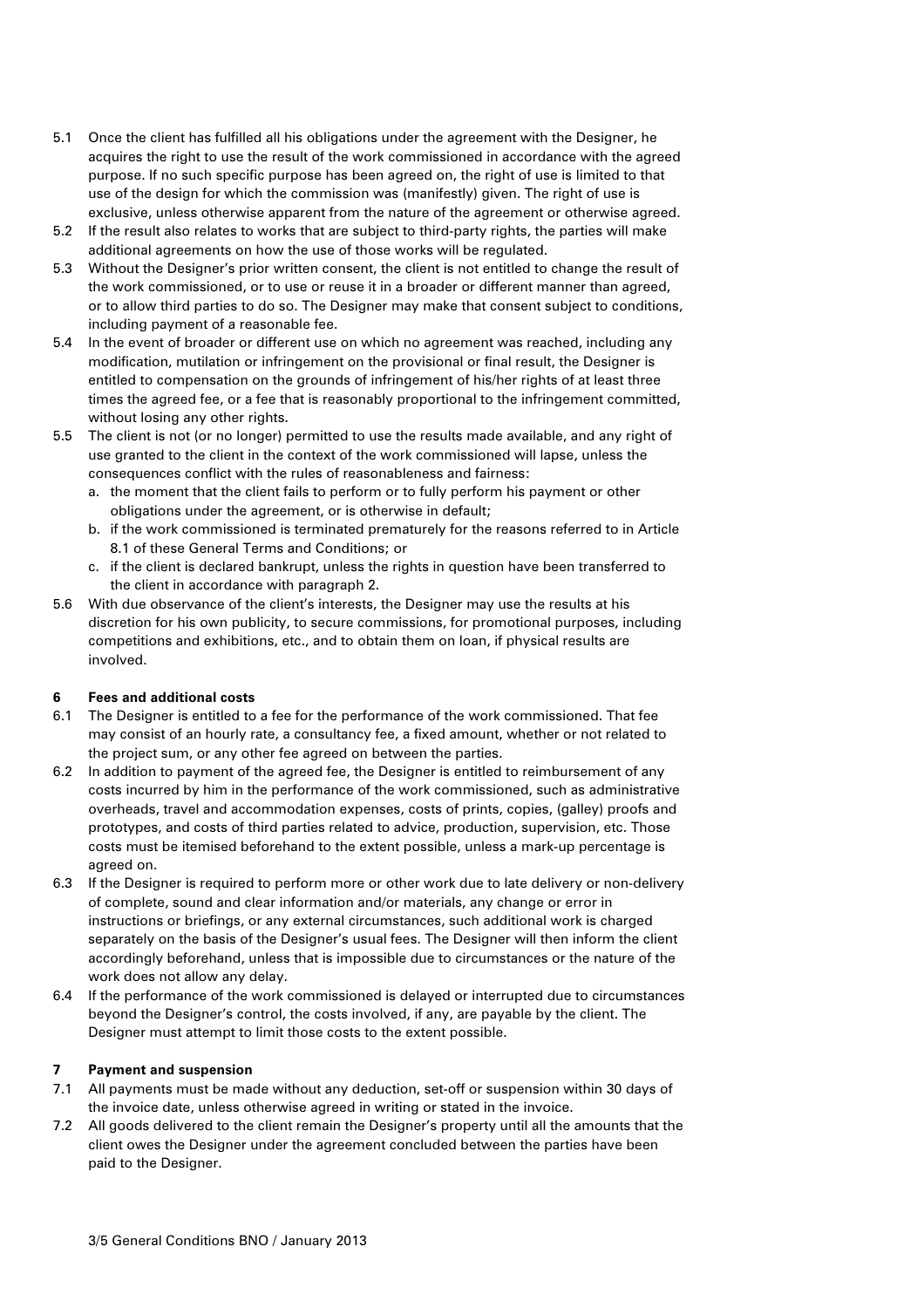- 7.3 If the client fails to pay all or part of the amounts due, it owes statutory interest and out-ofcourt costs of collection, amounting to at least 10% of the invoice amount, subject to a minimum of € 150, excluding VAT.
- 7.4 The Designer must arrange for timely invoicing. In consultation with the client the Designer may charge the agreed fee and costs as an advance, in the interim or periodically.
- 7.5 The Designer may suspend the performance of the work commissioned after the term for payment has expired and the client, after a written demand to make payment within 14 days, fails to make that payment, or if the Designer is forced to conclude on the grounds of a statement or act on the part of the client that payment will not be made.

#### **8 Notice of termination and dissolution of the agreement**

- 8.1 If the client gives notice of termination of the agreement, without any breach on the part of the Designer, or if the Designer dissolves the agreement on the grounds of breach by the client in the performance of the agreement, the client is liable for damages in addition to the Designer's fee and the costs incurred in connection with the work performed until that time. In this context any conduct by the client on the grounds of which the Designer cannot reasonably be required to complete the work commissioned is also regarded as breach.
- 8.2 The damages referred to in the preceding paragraph of this Article include at least the costs arising from obligations undertaken by the Designer in his own name with third parties for the performance of the work commissioned, as well as at least 30% of the balance of the fee that the client would owe the Designer if the work commissioned were completed in full.
- 8.3 Both the Designer and the client have the right to terminate the agreement in whole or in part with immediate effect, and all amounts due are payable immediately, if a petition in bankruptcy or a petition for a suspension or provisional suspension of payment or for application of the debt rescheduling arrangement is filed in respect of the other party.
- 8.4 If the Designer's work consists of recurrently performing work of a similar nature, a continuing performance agreement is involved, unless otherwise agreed in writing. Such an agreement may be terminated only by written notice given while observing a reasonable notice period of no less than three months, during which period the client must continue to purchase the customary amount of work from the Designer or must provide financial compensation.

### **9 Warranties and indemnities**

- 9.1 The Designer warrants that the result has been designed by him or her or on his or her behalf and, if the result is copyright-protected, that the Designer is the author within the meaning of the Auteurswet (Dutch Copyright Act) and as the copyright owner has power of disposition of the work. The Designer warrants that, as far as he/she knows or reasonably ought to know, the result of the work commissioned does not infringe any third-party rights and is not otherwise unlawful.
- 9.2 If the client uses the results of the work commissioned, it indemnifies the Designer or persons engaged by the Designer in the performance of the work commissioned against any third-party claims arising from the application or use of the result of the work commissioned. This is without prejudice to the Designer's liability towards the client for failure to comply with the warranties referred to in the preceding paragraph and any other liability as referred to in Article 10 of these General Terms and Conditions.
- 9.3 The client indemnifies the Designer against any claim or action relating to intellectual property rights in materials or information supplied by the client and used in the performance of the work commissioned.

### **10 Liability**

- 10.1 In the event of breach, the Designer must first be given written notice of default, setting a reasonable term in which to perform his/her obligations, to correct any errors or to limit or reverse the loss.
- 10.2 The Designer is liable towards the client only for direct damage attributable to the Designer. The Designer's liability for indirect damage, including consequential damage, loss of profits,